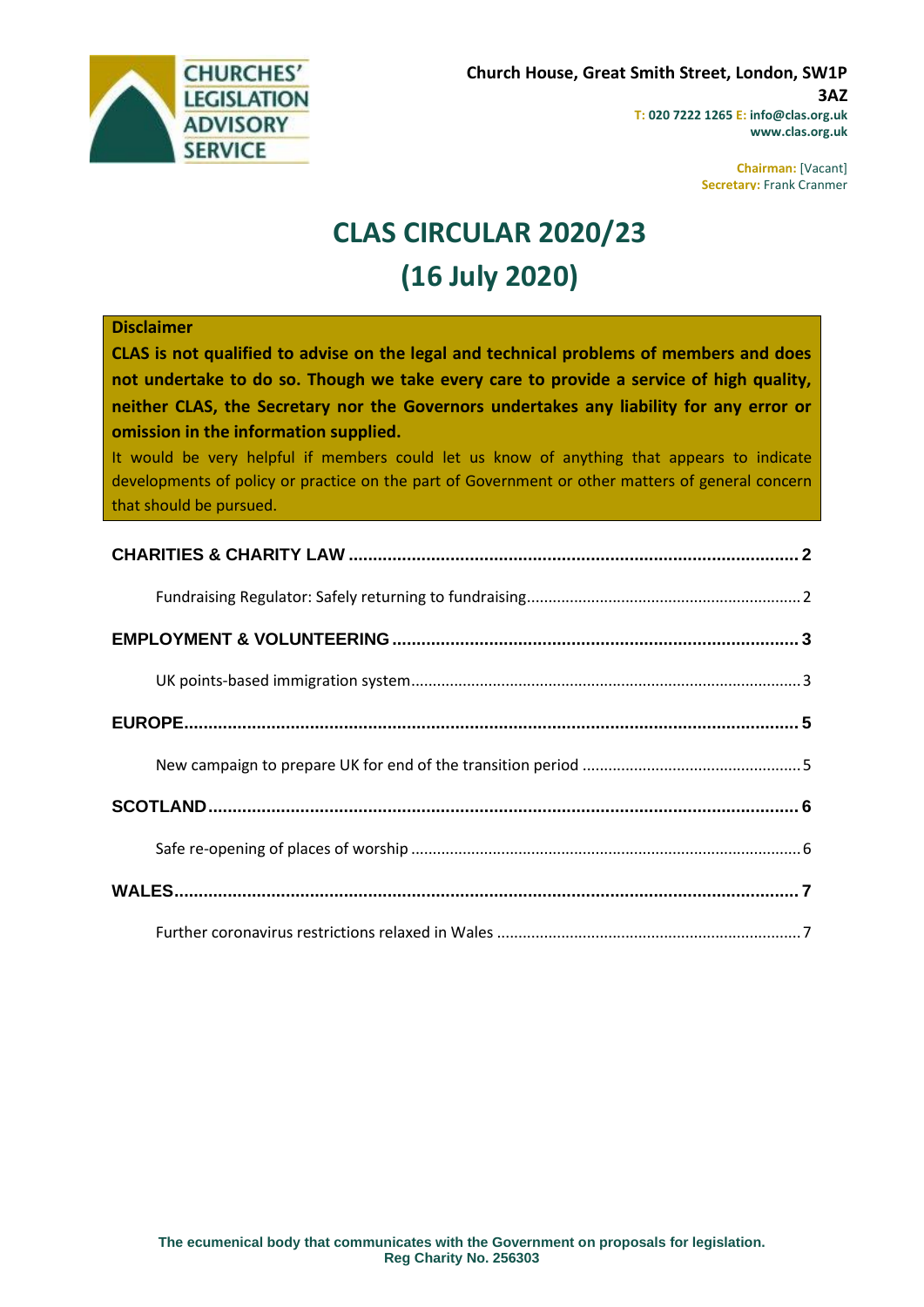## <span id="page-1-0"></span>**CHARITIES & CHARITY LAW**

<span id="page-1-1"></span>**Fundraising Regulator: Safely returning to fundraising**

**For information**

The Fundraising Regulator has published a blog post that sets out its new guidance on the key [principles for fundraising](https://www.fundraisingregulator.org.uk/more-from-us/resources/coronavirus-covid-19-fundraising-key-principles-guidance) which can be applied to all methods of fundraising, as well as specific [guidance for public fundraising](https://www.fundraisingregulator.org.uk/more-from-us/resources/coronavirus-covid-19-public-fundraising-guidance) (including street, door-to-door and private site fundraising).

[Source: Fundraising Regulator, 7 July]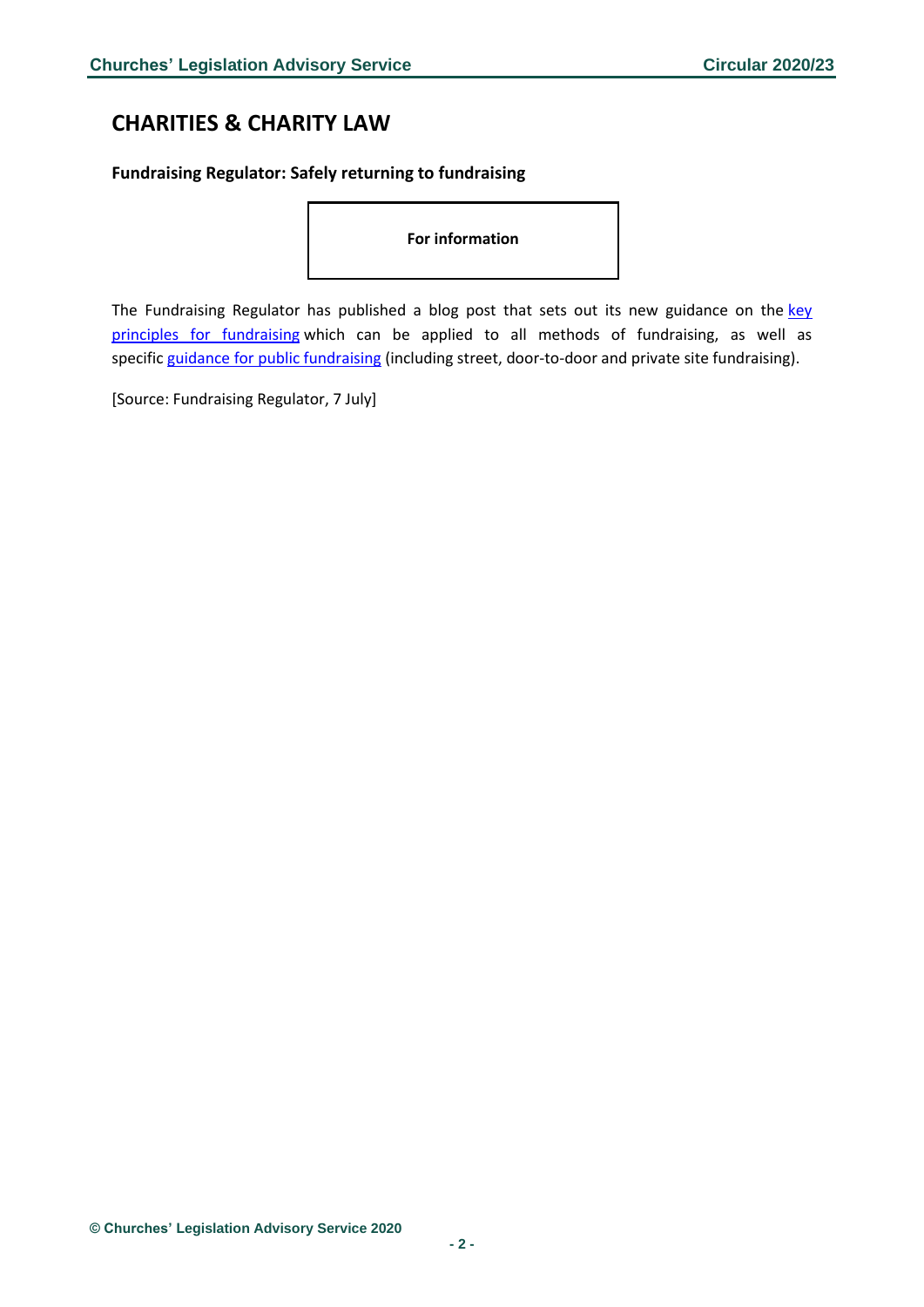### <span id="page-2-0"></span>**EMPLOYMENT & VOLUNTEERING**

<span id="page-2-1"></span>**UK points-based immigration system**

**For information and possibly for action**

The Home Office has published a [policy paper](https://assets.publishing.service.gov.uk/government/uploads/system/uploads/attachment_data/file/899755/UK_Points-Based_System_Further_Details_Web_Accessible.pdf) and [guidance](https://www.gov.uk/guidance/new-immigration-system-what-you-need-to-know) on the points-based immigration system that will be introduced from 1 January 2021.

In summary, visa applicants must have a valid job offer from a licensed sponsor and must be able to speak English to an 'acceptable standard' (level B1, Common European Framework of Reference for Languages). Additionally, the job that they are applying for must be at or above the minimum skill level of RQF3 level (A level) or equivalent. Meeting the mandatory criteria above will earn the applicant 50 points, after which they must obtain a further 20 'tradeable' points through a combination of points for their salary, a job in a shortage occupation or a relevant PhD.

The most pertinent points for CLAS members, are as follows:

- 'There are two dedicated routes for religious institutions who wish to recruit from overseas. Ministers of Religion is a longer-term visa for those playing a leading role as faith leaders, leading congregations and preaching the essentials of the creed. Religious Worker is a temporary, short-term visa, providing for those undertaking nonpastoral roles, supporting the activities of religious institutions.'
- Who may apply: 'Individuals of all nationalities who wish to play leading roles as either faith leaders (longer-term), or religious workers (temporary) filling short-term non-pastoral placements in a religious institution.'

| Requirements                 |     | Conditions and restrictions     |     |
|------------------------------|-----|---------------------------------|-----|
| English language             | Yes | Capped                          | No  |
| Application fee              | Yes | Switching – routes (in country) | Yes |
| Immigration Skills Charge    | No  | Settlement                      | Yes |
| Immigration Health Surcharge | Yes | Dependants                      | Yes |
| <b>Biometrics</b>            | Yes | Access to public funds          | No  |
| Maintenance                  | Yes | Supplementary work              | Yes |

#### **Ministers of Religion conditions and requirements:**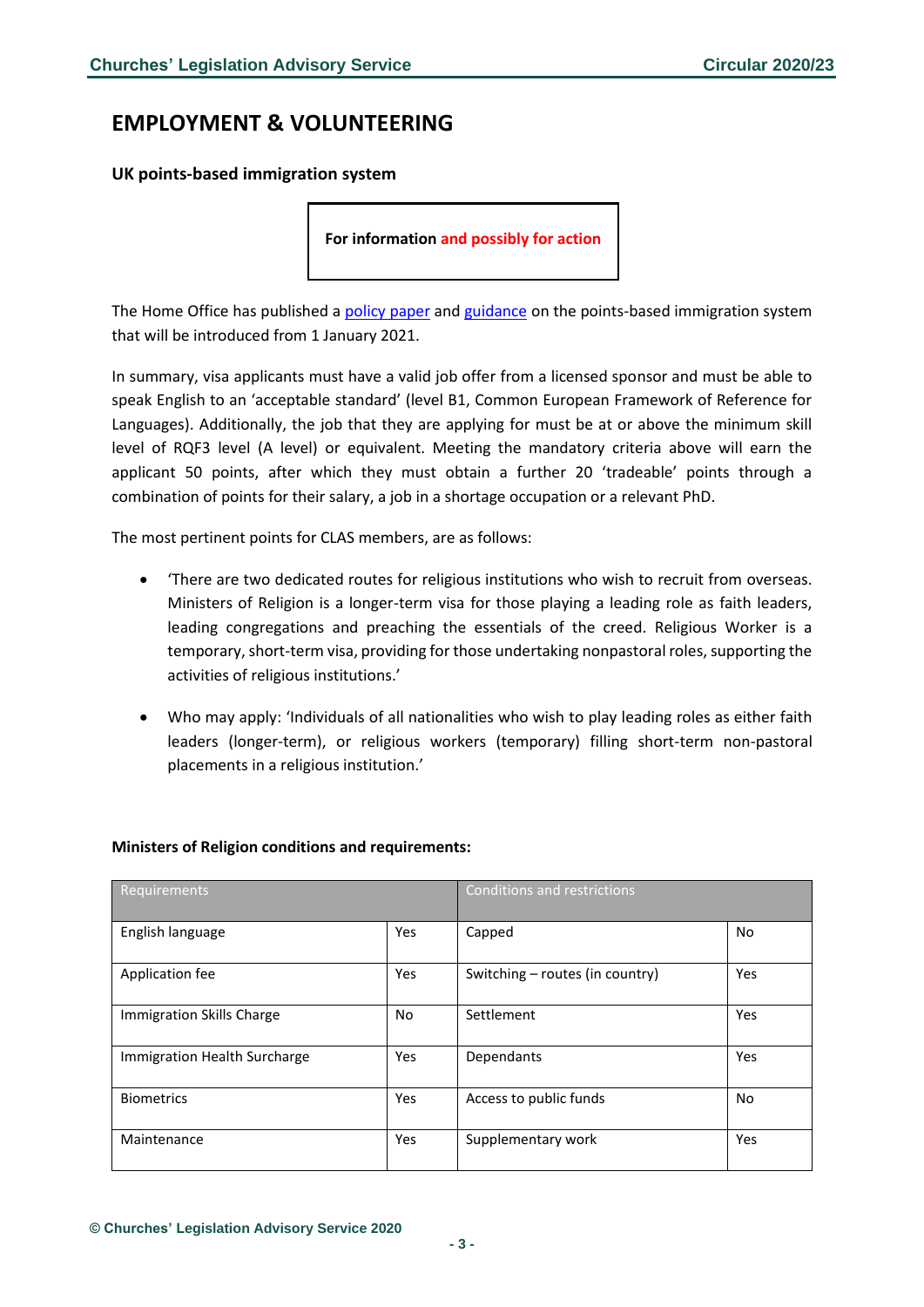#### **Additional**

Applicants can undertake supplementary work at the same level as primary employment, undertake a job on the Shortage Occupation List, or study up to 15 hours per week.

A Minister of Religion applicant can do supplementary work, voluntary work, study (as long as it doesn't interfere with the sponsored job) and travel abroad.

Applicants must be receiving at least National Minimum Wage exemptions apply to some schemes, e.g. Erasmus).

#### **Religious Workers (shorter-term) conditions and requirements:**

| Requirements                 |     | Conditions and restrictions     |           |
|------------------------------|-----|---------------------------------|-----------|
| English language             | No  | Capped                          | <b>No</b> |
| Application fee              | Yes | Switching – routes (in country) | Yes       |
| Immigration Skills Charge    | No  | Settlement                      | No.       |
| Immigration Health Surcharge | Yes | Dependants                      | Yes       |
| <b>Biometrics</b>            | Yes | Access to public funds          | No.       |
| Maintenance                  | Yes | Supplementary work              | Yes       |
| Additional                   |     |                                 |           |

Additional

Applicants can undertake supplementary work at the same level as primary employment, undertake a job on the Shortage Occupation List, or study up to 15 hours per week.

A worker for a religious institution must have an offer from the sponsor. Any applicant as a Religious Worker must not have held entry clearance or leave to remain in the 12 months immediately prior to the application as a Religious Worker or Charity Worker.

Applicants must be receiving at least National Minimum Wage (exemptions apply to some schemes, e.g. Erasmus).

[Source: Home Office, 13 July]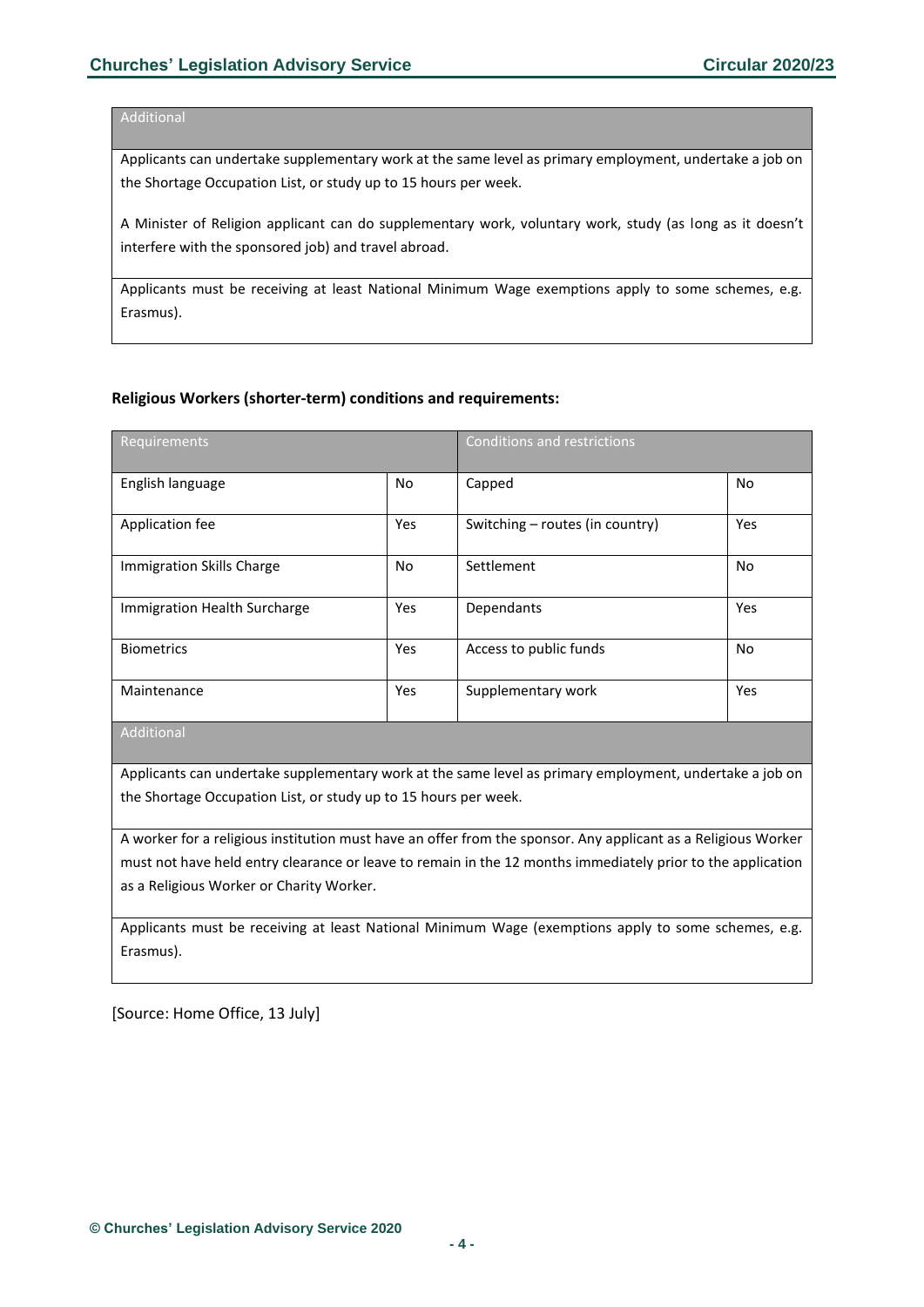## <span id="page-4-0"></span>**EUROPE**

### <span id="page-4-1"></span>**New campaign to prepare UK for end of the transition period**

**For information and possibly for action**

The Government has [launched](https://www.gov.uk/government/news/major-new-campaign-to-prepare-uk-for-end-of-the-transition-period) a new campaign to help businesses and individuals prepare for the end of the transition period. The campaign will detail the actions that businesses and individuals need to take to prepare for the end of the transition period on 31 December 2020.

[Source: Cabinet Office, 13 July]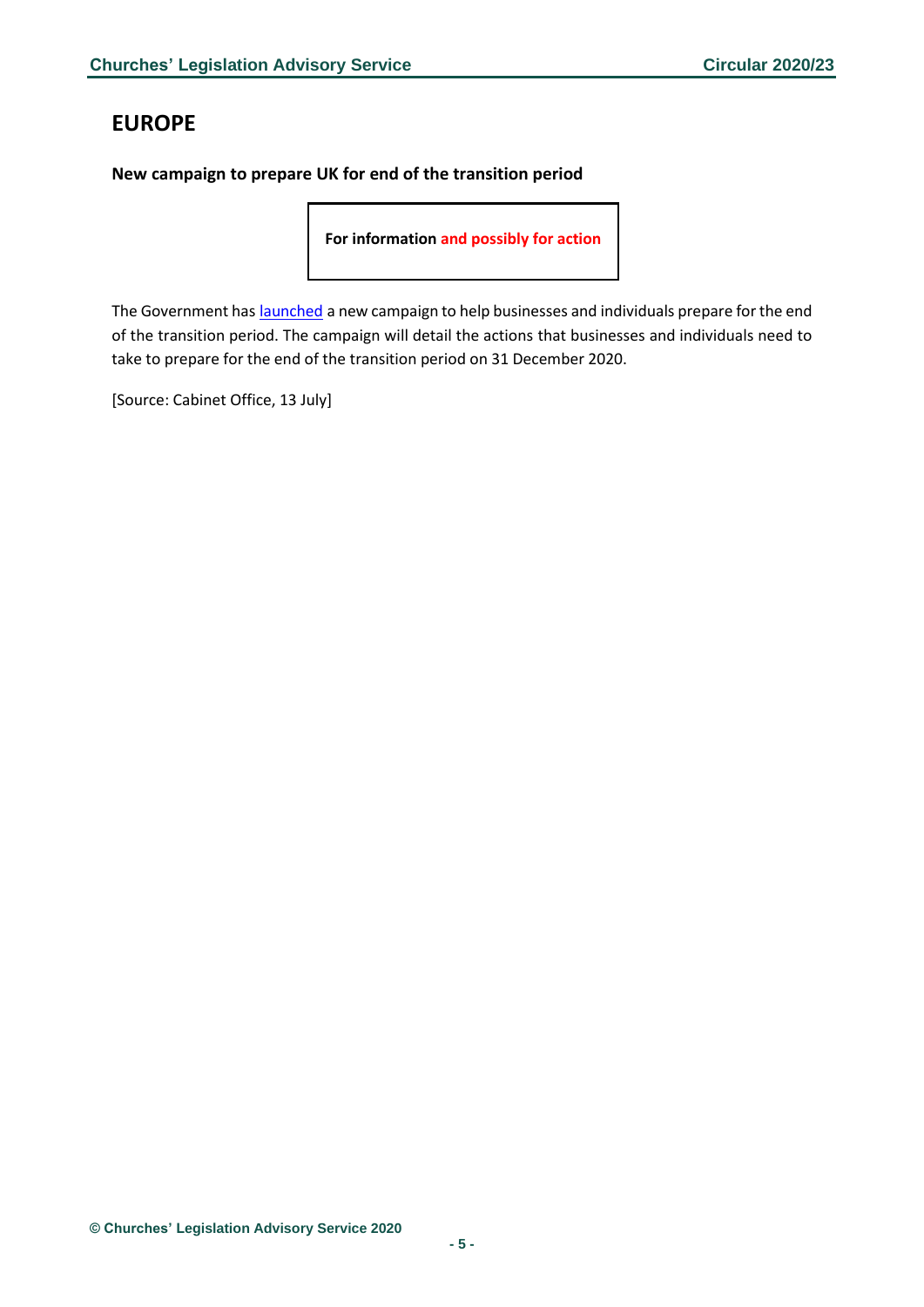### <span id="page-5-0"></span>**SCOTLAND**

<span id="page-5-1"></span>**Safe re-opening of places of worship**

**For information**

The Scottish Government has [announced](https://www.gov.scot/publications/coronavirus-covid-19-phase-3-guidance-for-the-safe-use-of-places-of-worship/) that places of worship will be able to re-open for congregational worship and prayer and religious life event ceremonies from 15 July. Key measures include:

- Restrictions on capacity so that a safe distance of at least 2 metres can be maintained between individuals from different household groups. No place of worship should admit more than 50 people at any one time, regardless of its size or usual capacity, with a limit of 20 on weddings and funerals
- The retention of worshippers' contact details to share for Test and Protect, if required
- No communal prayer books, prayer mats or other shared items
- Faith leaders and those responsible for places of worship must take all reasonable measures to adapt faith-specific rites and rituals to ensure the safety of those present
- Singing, chanting and the playing of wind instruments should be avoided pending further scientific and medical advice on the risks of transmission from such activities.

[Source: Scottish Government, 14 July]